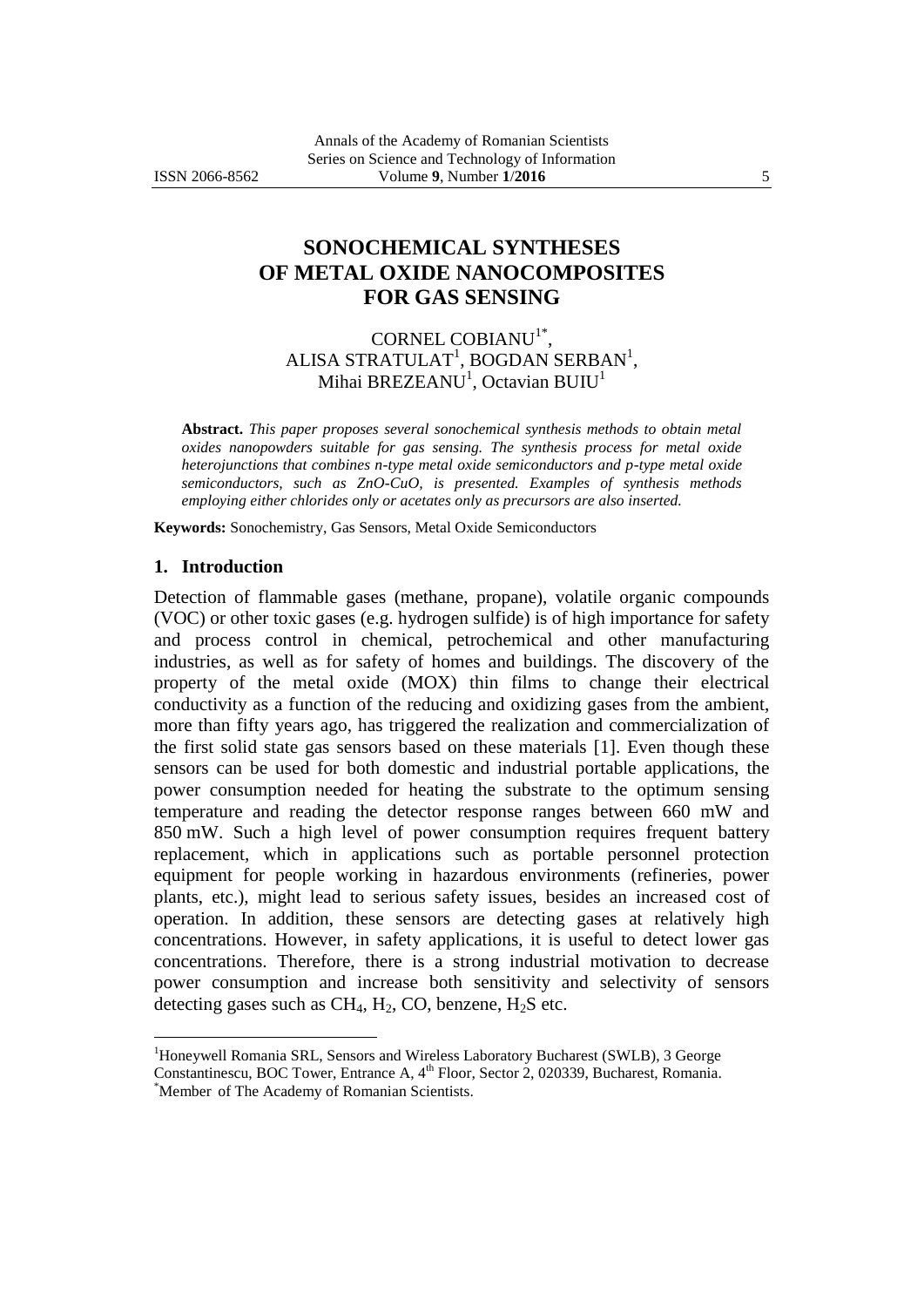It is already largely accepted by the scientific community that the use of nanostructured sensing materials as gas sensing layers will allow the reduction of the power consumption and the increase of sensitivity, due to the large specific area and increased porosity, which increase the number of active sensing sites. The surface energy is high enough for the sensing reactions to take place without requiring too much thermal energy from outside.

In prior art, different technologies have been demonstrated on both thin and thick metal oxide sensing films. The most frequent technologies used for preparing these layers are: sol-gel, electrospinning, hydrothermal, sonochemistry, carbothermal, pulse laser deposition, solid state chemical reaction and sputtering electron beam evaporation. These methods aim to synthesize single component metal oxide, (e.g.  $WO_3$ ,  $SnO_2$ ,  $ZnO$ ), doped metal oxides (e.g. Fe-doped  $MoO_3$ ) or multiple-components metal oxide (such as MoO<sub>3</sub>-CuO, SnO-CuO and ZnO-CuO). The methods based on synthesis from solution (sol-gel, hydrothermal, electrospinning, sonochemistry) are very attractive since they manage to provide a larger and better controlled surface area. Among these solution-based methods, sonochemistry has the advantage that the layer (nano)structuring can be controlled by the value of the power and intensity of the acoustic radiation applied during cavitation, which activates the chemical reactions taking place between desired precursors and reagents.

Sonochemistry [2-5] is a preparation method, which does not need very high sintering temperatures to produce metal oxide nanopowders. Sonochemical synthesis is defined as one-pot, heterogeneous chemical reaction process which takes place in a chamber, where a solution containing the precursors (e.g. powders, aqueous or non-aqueous solvents, surfactants, etc.) is exposed to high intensity ultrasound radiation by means of a high power vibrating sonotrode, which is immersed in the solution. The sonochemical method for synthesizing MOX-based materials from the liquid phase is in the early stage of development. Only few results are reported in literature, all of them proving the potential of the method to enable a good control of the nanostructuring process for the realization of MOX nanopowders with large surface area and increased porosity level.

### **2. MOX for gas sensing**

Semiconductor metal oxides have been used for the first time to detect VOC gases in 1962, when Taguchi patented the fabrication of a  $SnO<sub>2</sub>$  resistive gas sensor, produced by Figaro Engineering Inc. Ever since, several research groups have been working on testing different metal oxides that could potentially detect VOCs. Despite numerous research conducted in this area, there is still no firm conclusion on which is the most suitable MOX for sensing VOC. As stated in several papers [6-12] some of the materials that proved to have high sensitivity to VOCs are: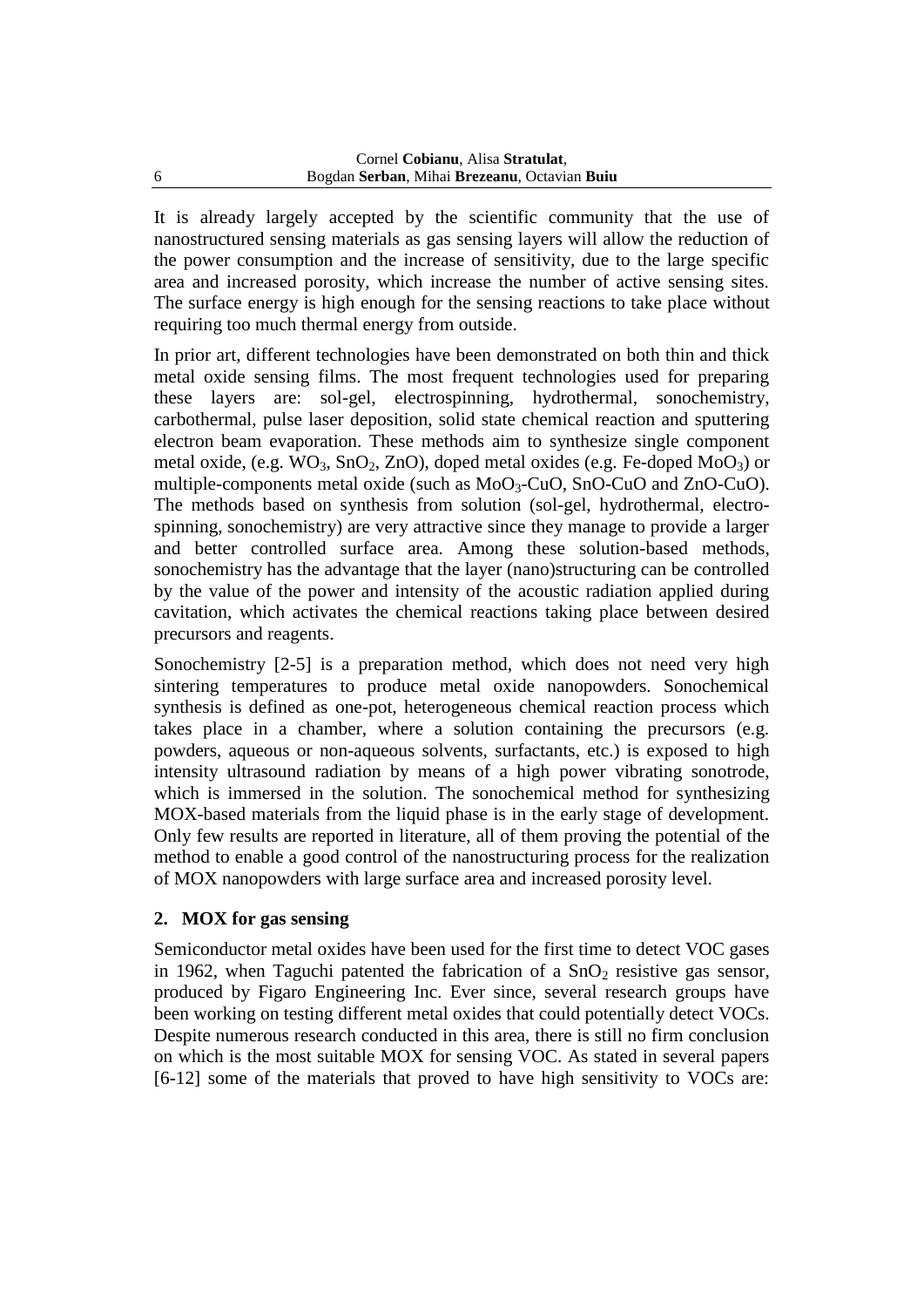$SnO<sub>2</sub>$ ,  $ZnO$ ,  $WO<sub>3</sub>$ ,  $In<sub>2</sub>O<sub>3</sub>$  and  $TiO<sub>2</sub>$ . It was also concluded by Liu et al. [13] that the synthesis method highly influences the properties of the synthesized material.

In order to improve the gas selectivity and sensitivity, to increase stability, reliability and to eliminate drift, the following methods of changing the material microstructure can be employed: structure and architecture of the MOX can be changed to increase the porosity and surface area, dopant elements (such as Ag, Au, Pt, Pd) can be added [14], or grain size and morphology can be modified [12]. As stated in other reviews [7,13,15], the current research is based on developing new nanostructured materials such as: nanorods, hollow spheres, polycrystalline nanotubes, nanobelts and single crystalline nanowires.

Semiconductor metal oxides have also been used to monitor low concentrations of benzene. Materials such as ZnO nanorods [16], Ce-doped ZnO materials [17] or  $WO<sub>3</sub>$  thick films [18] have been investigated for their sensing properties. Despite numerous investigations on benzene sensing, the materials tested show a poor sensitivity.

#### **2.1. MOX heterojunctions**

The combination between *n*-type metal oxide semiconductors  $(SnO<sub>2</sub>, ZnO, MoO<sub>3</sub>$ ,  $WO<sub>3</sub>$ , etc.) and *p*-type metal oxide semiconductor (CuO, Cr<sub>2</sub>O<sub>3</sub>, CuO, NiO, etc.) has shown the highest sensitivity and selectivity for gas sensing (e.g.  $H_2S$ ). The sensing properties of these materials could further be improved by nanosctructuring the nanocomposite containing the p-n heterostructures made of these semiconductor oxides. The nanostructuring can be easily controlled using sonochemistry.

A novel method employing sonochemistry, to synthesize a  $H_2S$  sensing material based on MOX heterojunctions, was proposed [19]. An example of the aqueous synthesis process is presented in **Fig. 1.**

In order to obtain ZnO-CuO nanocomposites, a mixture of nitrates (zinc nitrate hexahydrate and copper nitrate trihydrate dissolved in water) was added to a 4M NaOH solution. Final solution was exposed to power acoustic irradiation and the obtained powder was collected, washed and dried. The nanocomposite powder was mixed with a binder to form a slurry of controlled viscosity further on deposited on an interdigitated metal electrode structure, as a thick or thin sensing film. After the thermal consolidation of the sensing layer, the obtained chemoresistor is suitable for  $H_2S$  sensing.

In the absence of  $H_2S$ , the electrical resistance of the chemiresistor is high due to the high barrier height at the interface between *n*-type and *p*-type metal oxides. In the presence of H<sub>2</sub>S, the p-type metal oxide semiconductor reacts with H<sub>2</sub>S, thus lowering the energy barrier and resistance of the chemo-resistor.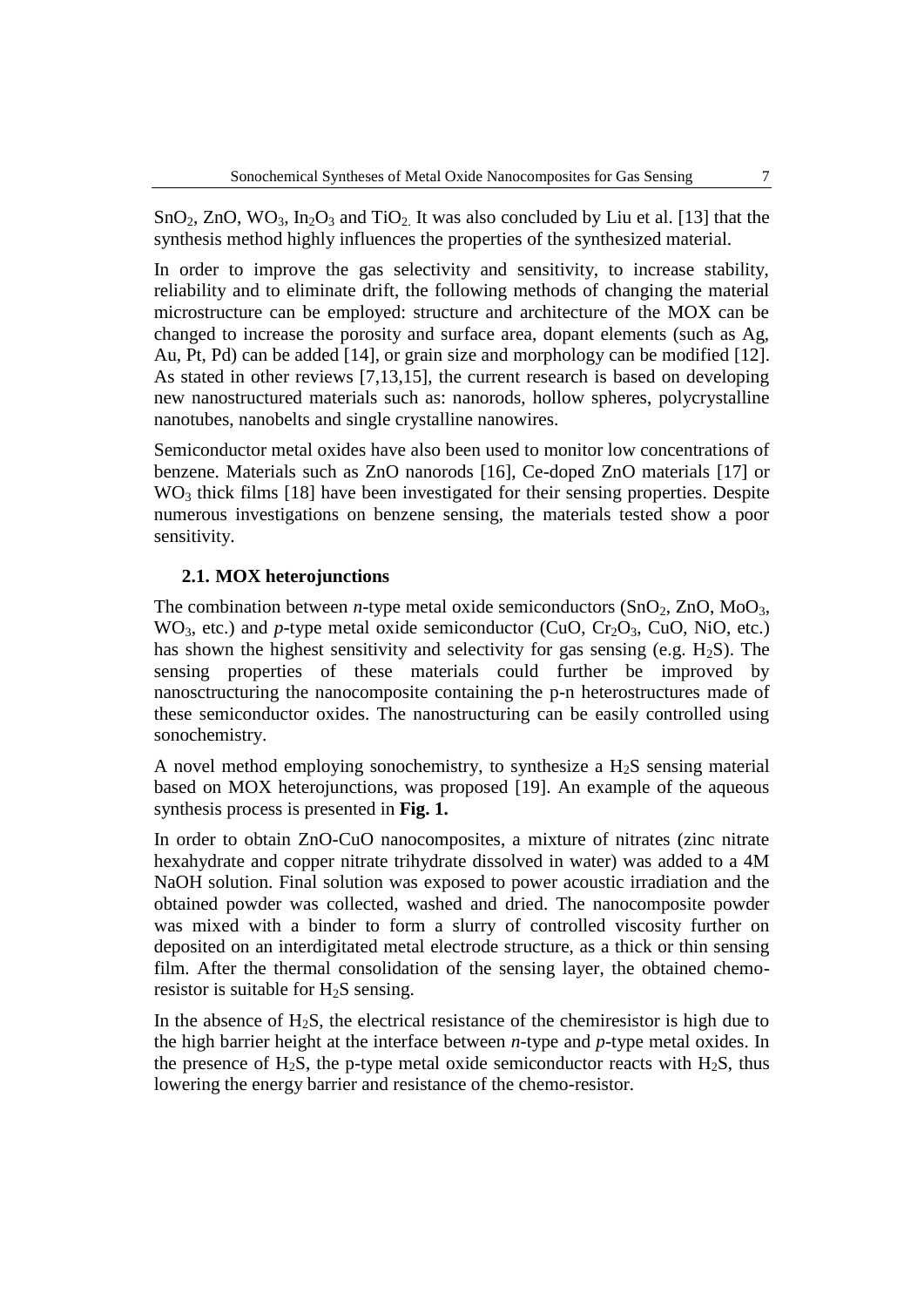The reaction between the MOX and  $H_2S$  is reversible and the barrier height increases again with the oxide formed in the presence of clean air.

MOX heterostructures can also be synthesized and employed as VOC sensing material. A method was proposed [20] to synthesize  $Co<sub>3</sub>O<sub>4</sub>-CeO<sub>2</sub>$  nanocomposite powder from cobalt and cerium nitrates using sonochemistry. The flowchart of the aqueous synthesis is shown in **Fig. 2.** Nitrate precursors (cobalt nitrate and cerium (III) nitrate dissolved in ethanol) were mixed with cetyltrimethylammonium bromide (CTAB) solution and NaOH and exposed to power acoustic irradiation. Then, the obtained powder was collected, washed and dried and thin or thick films were obtained, using the same method described before.

## **2.2. Pd doped MOX**

It is now accepted that the addition of noble materials (e.g. Pd, Ag, and Pt) improves both gas sensitivity and sensor response.  $SnO<sub>2</sub>$ -based sensors are usually doped with noble metals that either alter (Ag and Pd) or not (Pt) its work function [21]. Based on this, one of two sensitization mechanisms is employed: either chemical (for Pt-doped  $SnO<sub>2</sub>$ ) or electronic (for Ag- and Pd- doped  $SnO<sub>2</sub>$ ).

The electronic sensitization consists in the fact that Pd atoms react with oxygen from ambient and they forms oxides (PdO), which are chemically stable in the absence of the reducing gases, like  $CH_4$ , CO, or  $H_2$ . In the presence of reducing gases in the ambient, the PdO phase formed as described above is reduced to Pd and thus the electrons resulted from these redox reactions between Pd and PdO phases will be directed to the metal oxide substrate which will thus increase its electrical conductivity.

The chemical sensitization consists in the fact that Pd loading of the metal oxide is catalyzing the dissociation of the reducing gases and those dissociated spilledover components will react with negatively charged oxygen ions releasing electrons which will enter the conduction band of the metal oxide which will thus increase its electrical conductivity. Transmission electron microscopy measurements  $[21]$  showed that, in the case of Pd-SnO<sub>2</sub>, Pd particles are uniformly distributed on the surface of  $SnO<sub>2</sub>$  and have diameters between 5 nm (at 3 wt.%) and 10 nm (at 5 wt.%). Nanostructured Pd doped metal oxides were successfully synthesized using sonochemistry [22]. To further improve the grain size and powder architecture of a  $SnO_2-Pd$  gas sensor prepared using sonochemistry, the addition of nanostructuring guiding agents (like dimethylformamide (DMF), Cetyl trimethylammonium bromide (CTAB) and Pluronic P-123 (P123)) was proposed [23]. Aqueous synthesis based only on chlorides or only on acetates as precursors has been used and examples of the synthesis process are presented in the flow diagrams shown in **Fig. 3** and **Fig. 4**.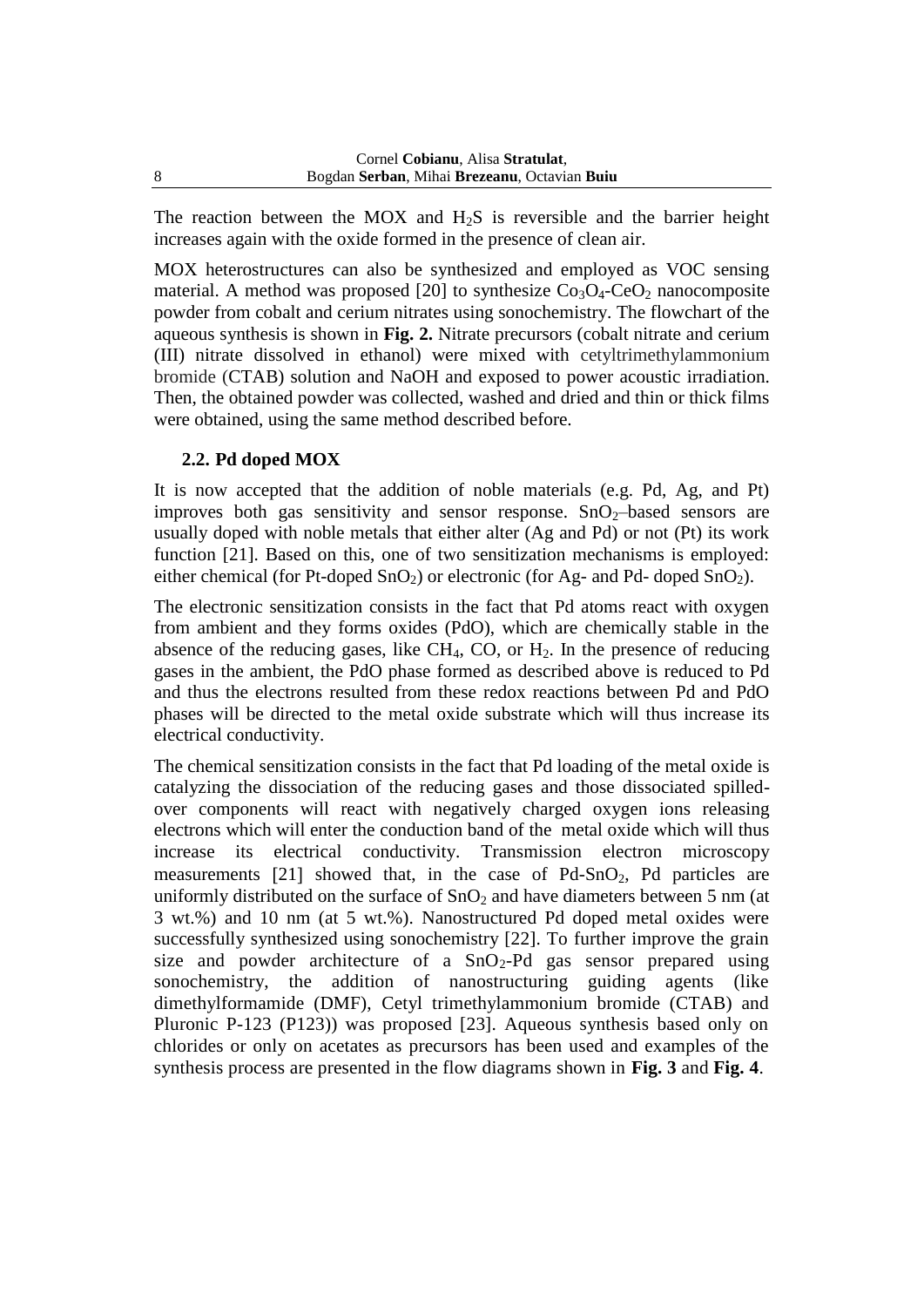

**Fig. 1.** Flowchart of synthesis method to obtain ZnO-CuO nanocomposite powder.



**Fig. 2.** Flowchart of synthesis method to obtain  $Co<sub>3</sub>O4-CeO<sub>2</sub>$  nanocomposite powder.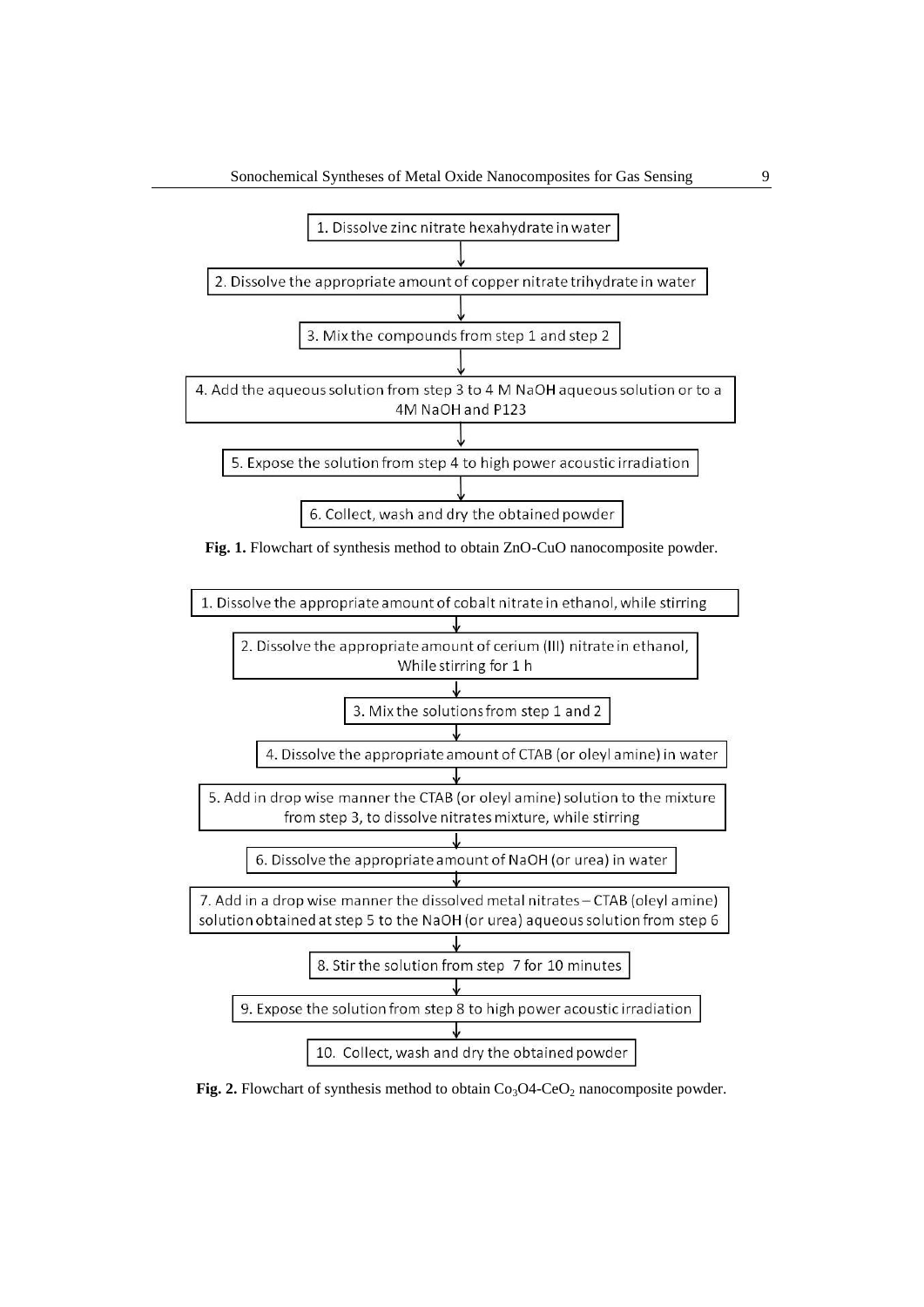

Fig. 3. Flowchart of synthesis employing only chlorides as precursors for obtaining Pd-SnO<sub>2</sub> nanocomposite powders.



Fig. 4. Flowchart of synthesis employing only acetates as precursors for obtaining Pd-SnO<sub>2</sub> nanocomposite powders.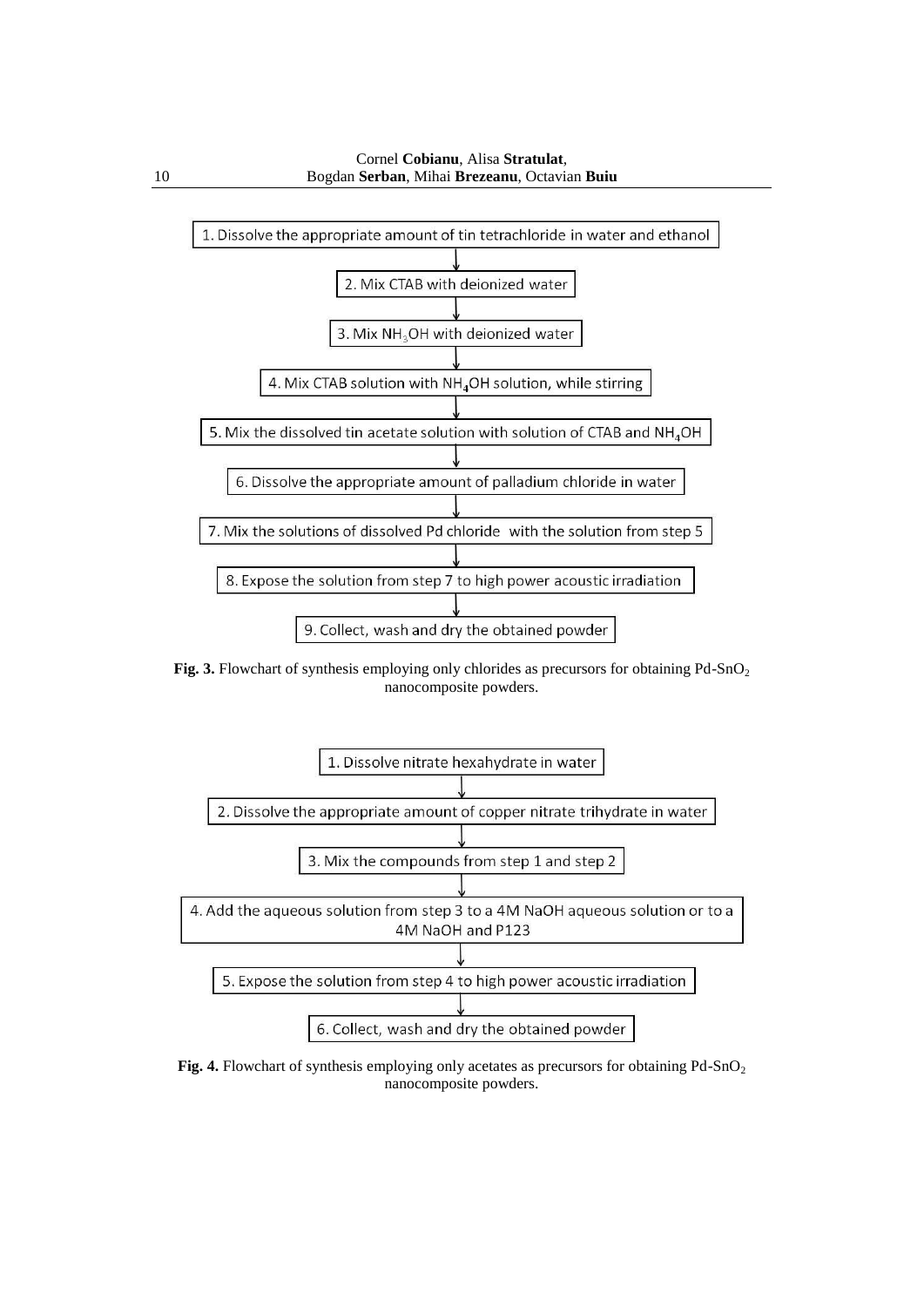Flammable gas sensors based on  $Pd-SnO<sub>2</sub>$  thin films can be prepared by mixing the obtained powder with water-glycerol-bicine solution for getting a nanoink with controlled rheological properties compatible with the maskless direct printing tool. Then, the film is dried and fired at a temperature of  $500 - 600^{\circ}$ C. Chemo-resistive flammable gas based on  $Pd-SnO<sub>2</sub>$  thick films can be prepared by mixing the powders with terpineol, to obtain a paste which is screen printed on a metal interdigital electrode structure and annealed at a temperature of 500 – 600°C.

#### **3. Conclusions and Future Prospects**

It is now believed that MOX nanostructured materials have the potential to increase gas detectors sensitivity and to reduce their power consumption. Recent research has been dedicated to identify synthesis methods that could produce repeatable results and could be easily modified to manufacture nanopowders of desired architecture. The synthesis method should also allow for an optimization of the synthesis parameters in order to obtain the porosity, orientation and size of the desired nanopowders. Sonochemistry is a promising green synthesis method that has been shown to obtain nanostructured materials with good sensing performance [24].

As stated in this paper, it is believed that novel sonochemical synthesis methods of MOX heterojunctions and doped-MOX nanopowders are the future of gas sensing and could be used to improve the current available technology. A more thorough understanding of the sensing principles, chemical and physical phenomena that are taking place during the sonochemical process could lead to better designed nanopowders.

### **R E F E R E N C E S**

[1] Seiyama T, Kato A, Fujiishi K and Nagatani M , A new detector for gaseous components using semiconducting thin films, Anal. Chem. 34 1502, **1962** 

[2] Suslick, K.S., et al., *Handbook of Heterogeneous Catalysis*, Volume 3,1350–1357, **1997**.

[3] Bang, J.H., et al*., Applications of ultrasound to the synthesis of nanostructured materials*, Advanced Materials, 22, 1039–1059, **2010**.

[4] Thompson, L.H., et al., *Science and Engineering*, Industrial and Engineering Chemistry Research, 28, 1215-1249, **1999**.

[5] Suslick, K.S., *Sonochemistry*, Science, 247, 1439-1445, **1990**.

[6] Huang, J., et al., *Effective VOCs gas sensor based on porous SnO<sup>2</sup> microcubes prepared via spontaneous phase segregation*, Sensors Actuators B: Chemical, 173, 599-606, **2012**.

[7] Luo, S., et al., *Gas-sensing properties and complex impedance analysis of Ce-added WO<sup>3</sup> nanoparticles to VOC gases*, Solid-state electronics, 51, 913-919, **2007**.